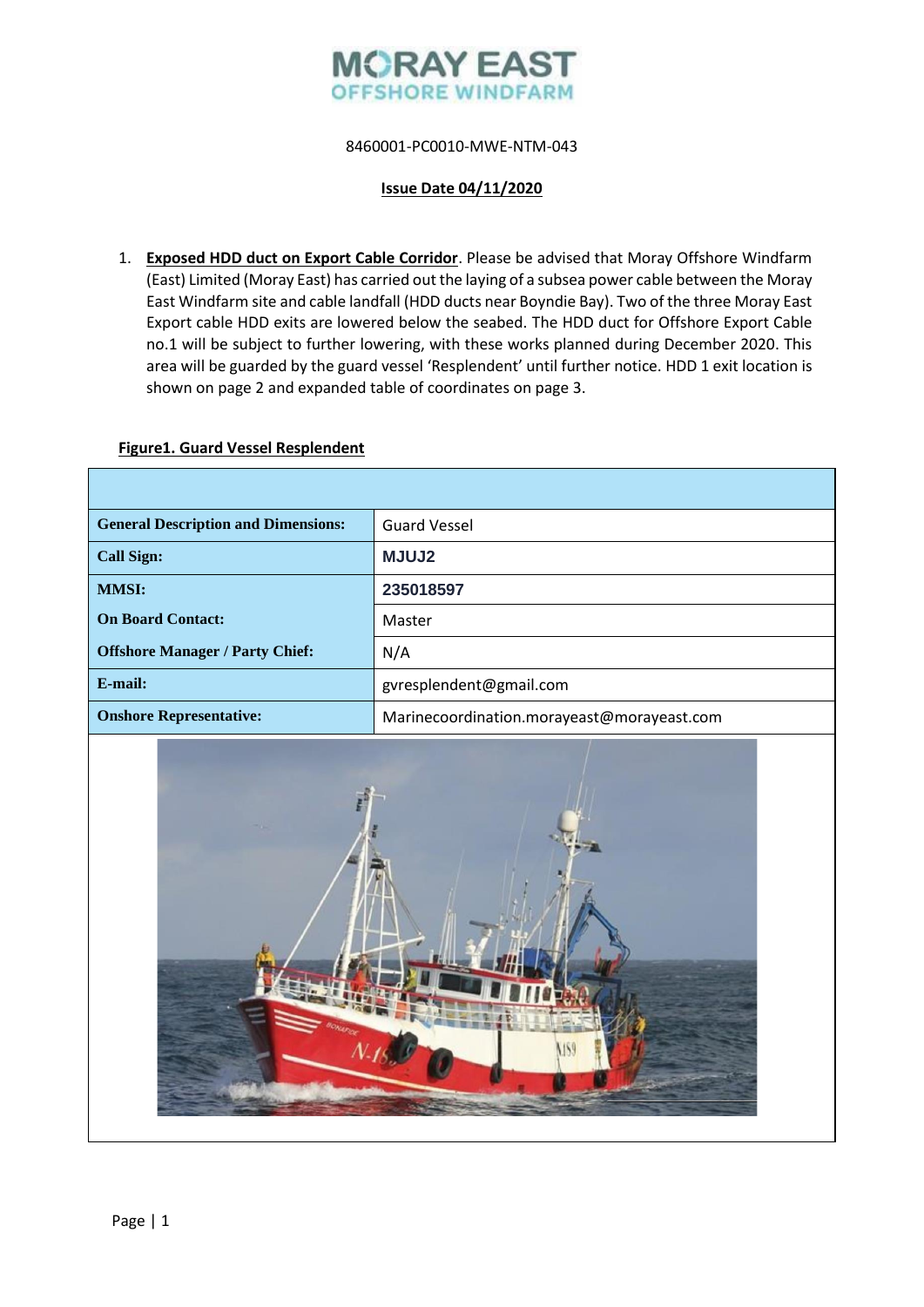

8460001-PC0010-MWE-NTM-043